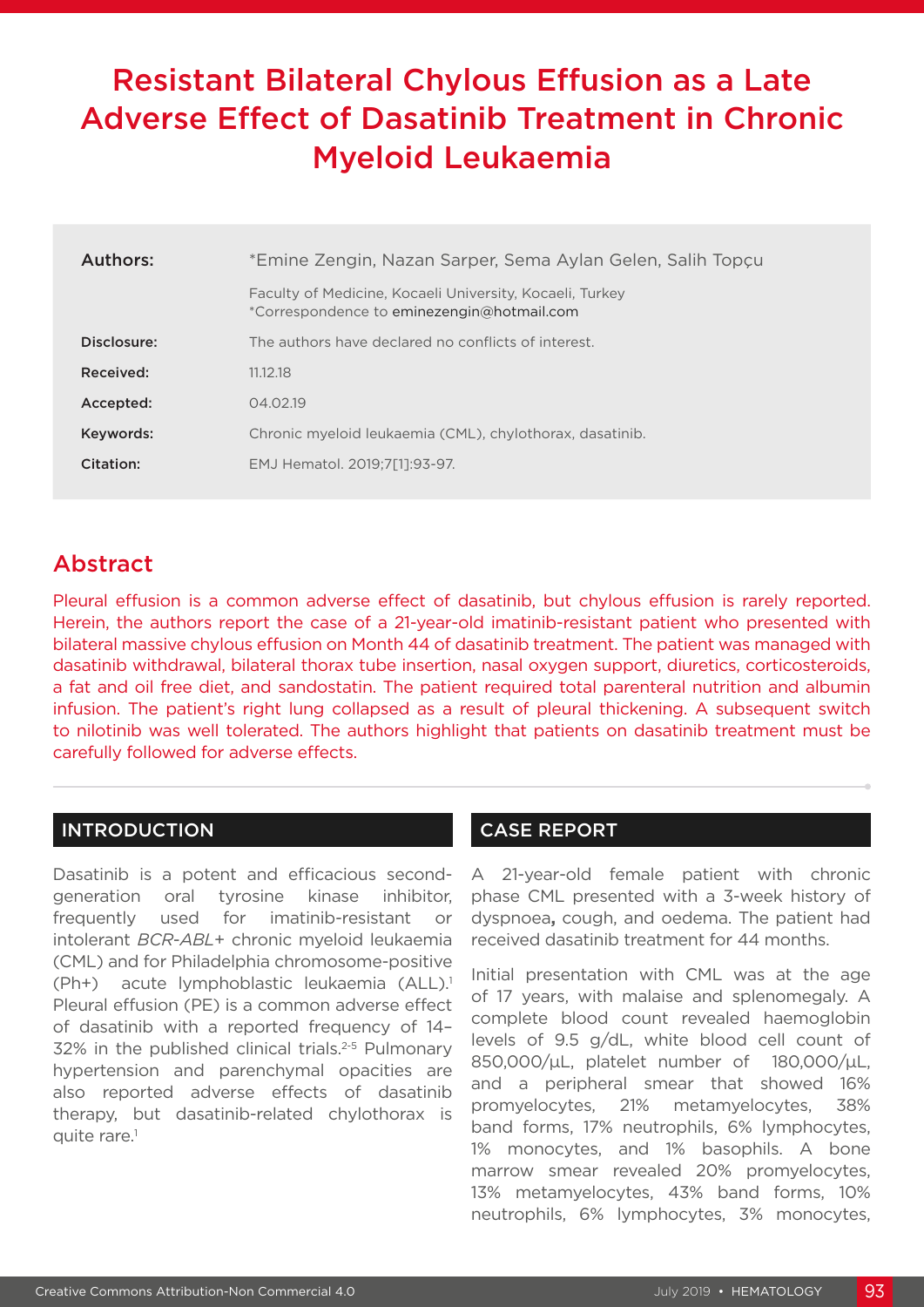1% basophils, 1% erythroblasts, 2% normoblasts, and 1% blasts. Too few metaphase samples were obtained to perform conventional cytogentic analysis at diagnosis, but molecular diagnosis revealed a BCR/ABL 210-kDa protein (p210) international score (IS) of 555.9664% and showed 90% positive BCR/ABL fusion with fluorescence *in situ* hybridisation (FISH). After cytoreductive treatment with hydroxyurea, 400 mg/day imatinib treatment was started. Haematologic remission was achieved at 3 weeks, partial cytogenetic remission was achieved at 3 months, but no complete cytogenetic response or molecular response by Month 12 of treatment (FISH BCR/ABL p210 11%). Dasatinib 100 mg/day treatment began on the 13<sup>th</sup> month after diagnosis. Complete cytogenetic remission was achieved by Month 17, but a major molecular response was not achieved (BCR/ABL p210 IS 0.38%). The patient tolerated dasatinib well until Month 44.

Physical examination of the patient found, bilateral respiratory sounds were diminished. Thorax X-ray revealed bilateral pleural effusion (Figure 1A). Diagnostic thoracentesis showed chylothorax (pleural triglycerides 1133 mg/ dL and serum triglycerides 79 mg/dL) (Table I); as a result, dasatinib was stopped at once, a left thorax drainage tube was inserted, which drained 2,500 mL of chylous fluid, and, following the drainage of the chylous fluid, nasal oxygen was administered. Thorax and abdominal CT showed no lymphadenopathy, tumour mass, or any evidence for tuberculosis and ductus thoracic injury (Figure 1B). An oral and oil free diet, total parenteral nutrition, and albumin were administered due to hypoalbuminaemia. Methyl prednisolone 1 mg/kg/day was administered in three doses and furosemide put on the same line please was started.



## Figure 1: X-ray and CT images illustrating the progression pleural effusion exhibited by the patient and the interventions used by the authors.

A: Initial thorax X-ray showing bilateral pleural effusion.

- B: Thorax CT imaging after insertion of the left thorax tube.
- C: Thorax CT before insertion of the right thorax tube showing bilateral effusion and left pneumothorax.
- D: Thorax X-ray at 6-month follow-up showing collapse of the right lung due to pleural thickening.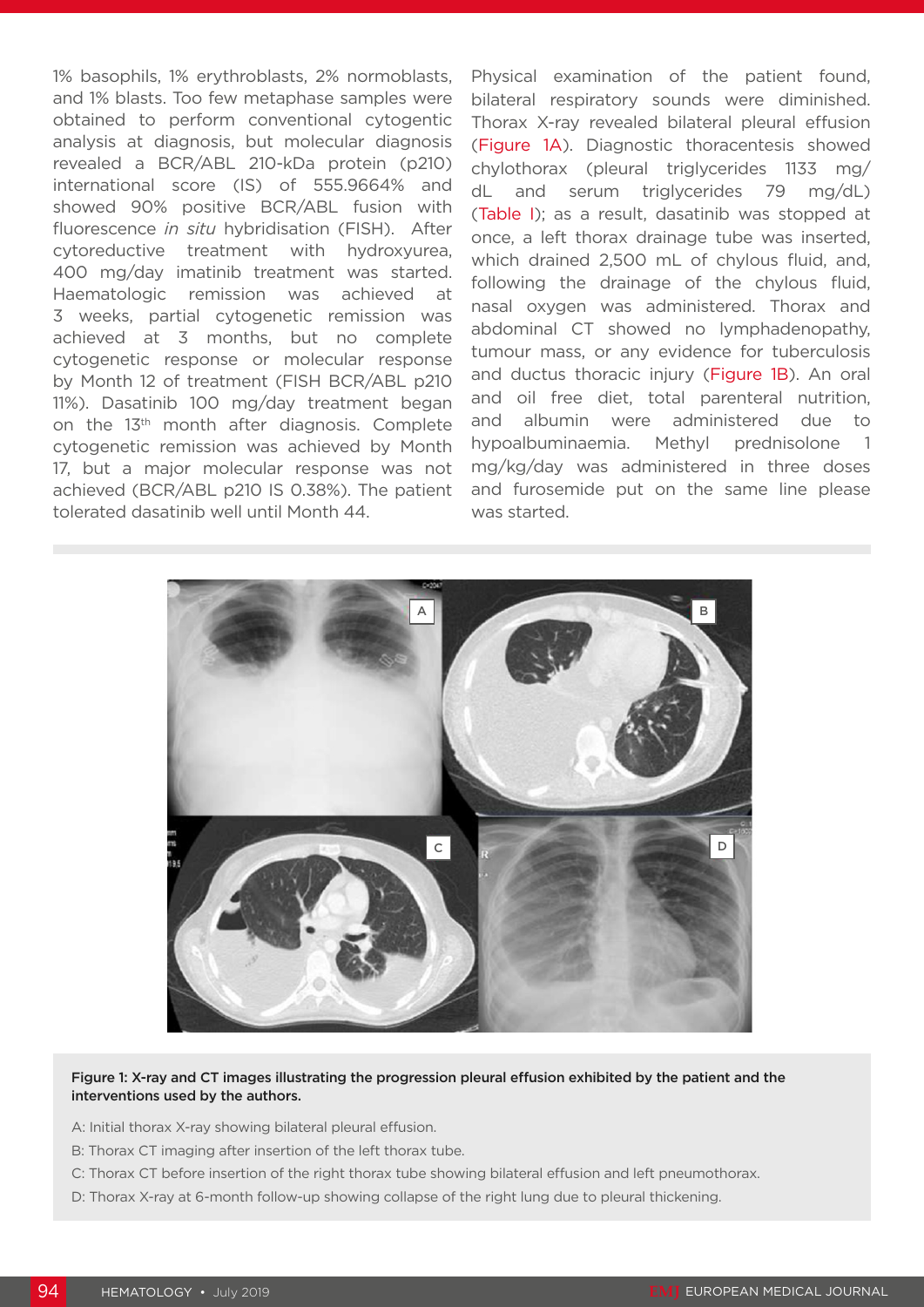Table 1: Characteristics of patients with dasatinib-related chylothorax.

| <b>Patient number</b>                                                      | 1                                                     | $\overline{2}$                                    | 3                                                       | <b>Presented case</b>                                                             |
|----------------------------------------------------------------------------|-------------------------------------------------------|---------------------------------------------------|---------------------------------------------------------|-----------------------------------------------------------------------------------|
|                                                                            | (Huang et al., $2015$ ) <sup>2</sup>                  | (Ferreiro et al., 2006) <sup>3</sup>              | (Baloch et al., 2017) <sup>4</sup>                      |                                                                                   |
| Age (years)                                                                | 40                                                    | 71                                                | 69                                                      | 21                                                                                |
| Gender                                                                     | Female                                                | Female                                            | Male                                                    | Female                                                                            |
| <b>Diagnosis</b>                                                           | <b>CML</b>                                            | Ph+ ALL                                           | <b>CML</b>                                              | <b>CML</b>                                                                        |
| <b>Dasatinib</b><br>dose (mg/daily)                                        | 100<br>(in two divided doses)                         | 140<br>(single dose)                              | 100<br>(single dose)                                    | 100<br>(single dose)                                                              |
| <b>Period for chylothorax</b><br>development                               | 40 months                                             | 2 months                                          | 10 months                                               | 44 months                                                                         |
| <b>Pleural involvement</b>                                                 | <b>Bilateral</b>                                      | <b>Bilateral</b>                                  | Right pleura                                            | Bilateral                                                                         |
| PF protein (g/dL)                                                          | 6.4                                                   | Right 4.2<br>Left $4.1$                           | 4.8                                                     | 127.0                                                                             |
| PF LDH (U/L)                                                               | 244                                                   | Right 247<br>Left 254                             | 120                                                     | 149                                                                               |
| PF glucose (mg/dL)                                                         | <b>ND</b>                                             | 133.0/120.0                                       | 157.0                                                   | 102.6                                                                             |
| <b>PF triglyceride</b><br>(mg/dL)                                          | Right 263<br><b>Left 536</b>                          | Right 625<br><b>Left 378</b>                      | 405                                                     | 1,133                                                                             |
| <b>PF/S protein</b>                                                        | <b>ND</b>                                             | 0.63/0.61                                         | <b>ND</b>                                               | 20.32                                                                             |
| <b>PF/S LDH</b>                                                            | <b>ND</b>                                             | 0.67/0.59                                         | <b>ND</b>                                               | 0.76                                                                              |
| <b>PF/S triglyceride</b>                                                   | 3.28/6.70                                             | <b>ND</b>                                         | <b>ND</b>                                               | 14.34                                                                             |
| PF cytology                                                                | Lymphocytes,<br>macrophages,<br>mesothelial cells     | No cell                                           | <b>ND</b>                                               | <b>Blood elements</b>                                                             |
| <b>Management of</b><br>chylothorax in addition<br>to dasatinib withdrawal | Diuretics, CS,<br>repeated TS,<br>switch to nilotinib | Dasatinib dose<br>reduction, CS,<br>diuretics, TS | Dasatinib dose<br>reduction, TS, switch<br>to bosutinib | Diet, TPN, diuretics,<br>CS, bilateral TT,<br>sandostatin, switch<br>to nilotinib |

CML: chronic myeloid leukaemia; CS: corticosteroids; LDH: lactate dehydrogenase; ND: not defined; PF: pleural fluid; Ph+ ALL: Philadelphia chromosome-positive acute lymphoblastic leukaemia; S: serum; TPN: total parenteral nutrition, TS: thoracentesis; TT: thorax tube.

On Day 4, drainage from the thorax tube was 500 mL/day. Octreotide 0.5 mcg/kg/hour was also administered in escalating doses but stopped on Day 9 due to no decrease in the chylous drainage.

At the end of the second week the patient had a febrile episode, but the fever subsided after piperacillin/tazobactam administration.

The tube was taken out after 20 days, the pleural liquid samples remained sterile, and no mycobacteria were detected. Methyl prednisolone and furosemide treatment was stopped at the end of the 4 weeks. The patient was discharged 28 days after initial admission with some pleural effusion in the right thorax. After 2 weeks she presented again with dyspnoea (Figure 1C) and a right thorax

drainage tube was inserted. She was discharged with the thorax tube (100–200 mL drainage daily). After 2.5 months of dasatinib withdrawal, molecular genetics study of the peripheral blood showed BCR/ABL p210 IS of 2.83% (402 copies). Nilotinib was started (two 400 mg doses per day). After 3 months of chylous effusion, the right thorax tube was removed. There was no dyspnoea, but X-ray of the thorax showed partial collapse of the right lung due to pleural thickening (Figure 1D). After 5 and 8 months of nilotinib treatment, molecular genetics anlysis showed that BCR/ABL p210 IS was 0.19% (214 copies) and 0.38% (191 copies), respectively. Informed consent was obtained from the patient for publication of the paper.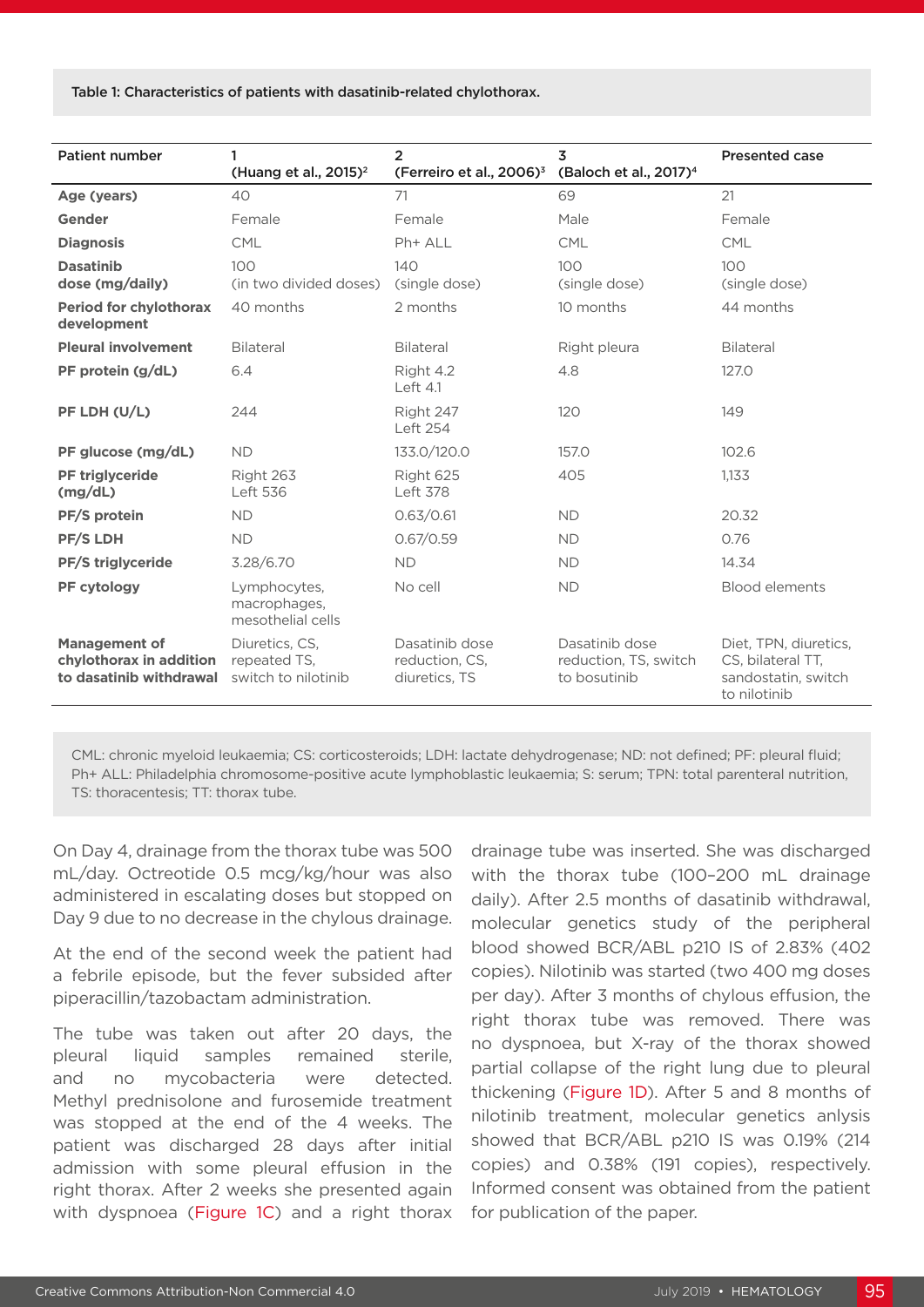## **DISCUSSION**

The presented case details a 21-year-old female with chronic phase CML who received dasatinib 100 mg once per day for 44 months. It was reported that a single dasatinib dose of 140 mg per day was associated with significantly less PE compared with a 70 mg twice a day regimen (20% versus 39%; p<0.001) and a lower need to withdraw the drug.<sup>6</sup> In other studies that compared 100 mg/day and 140 mg/ day dasatinib treatment in single and two divided doses, no significant difference was found in the development of PE.<sup>7</sup> In a study by de Lavallade et al. $8$  a history of autoimmune disease and hypercholesterolaemia were factors associated with a higher risk of PE during dasatinib treatment.8 In reported patients, PE fluid was generally an exudate, and PE was neither related to fluid retention nor kidney failure or cardiac failure. The exact mechanism of PE remains unclear; the predominance of lymphocytes seen in most cases could indicate an immunological mechanism. Inhibition of the platelet-derived growth factor receptor beta (PDGFR-β) expressed in pericytes, which is involved in the regulation of angiogenesis, was also suggested.<sup>9</sup> Src kinase inhibition by dasatinib was also possibly related to changes of vascular endothelial growth factormediated vascular permeability and stability of the pleural epithelium.<sup>10</sup> The platelet-derived growth factor-signalling pathway stimulates tumour cell proliferation, angiogenesis, and pericyte recruitment to tumour blood vessels. Furthermore, ligated integrins recruit several nonreceptor tyrosine kinases, including focal adhesion kinase, integrin-linked kinase, and Src-family kinases, among others. If the presentation of Src kinases changes, it may lead to defects in integrin and further chylothorax.<sup>11</sup> Chylothorax typically results from disruption of the normal lymphatic flow. Damage to the thoracic duct or its tributaries may cause leakage of the lymphatic fluid into the thoracic cavity. According to Light's criteria, chylothorax is defined as a turbid PE with triglycerides  $>110$  mg/dL.<sup>12</sup> A visual inspection of the pleural fluid should be conducted, and milky pleural fluid should always be investigated for chylothorax. Not all chylothorax is exudative, with 20% of the cases being transudative.<sup>13</sup>

Generally, aetiology of the chylothorax is either traumatic or nontraumatic.14 The thoracic duct may be damaged by non-iatrogenic methods, such as subclavian vein catheterisation, fracture, dislocation of the spine, childbirth, and penetrating trauma from knife or gunshot injuries. Catheter-related venous thrombosis may also impair lymphatic drainage.15

Nontraumatic aetiologies include malignancy, sarcoidosis, retrosternal goiter, amyloidosis, superior vena cava thrombosis, benign tumours, congenital duct abnormalities, and diseases of the lymph vessels, such as yellow nail syndrome, lymphangioleiomyomatosis, and haemangiomatosis.14 Haematologic malignancies, including lymphoma, chronic lymphocytic leukaemia, and Waldenström macroglobulinaemia were reported to be associated with chylothorax.<sup>2</sup> Imaging studies and history excluded such aetiologies. In the present case, analysis of the pleural fluid revealed chylothorax. Infection was not likely because the pleural fluid culture for tuberculosis and other bacteria remained sterile.

In Table 1, characteristics of the three reported patients with dasatinib-related chylothorax and the present case have been outlined.<sup>2-4</sup> In the reported cases, management of the dasatinib-related PE involves the cessation of dasatinib therapy or reducing the dose and administration of diuretics and a short course of prednisone (40 mg daily for 4 days). Multicentre studies that enrolled many patients with dasatinib-associated PE, reported no cases with chylothorax.<sup>16,17</sup> An Italian multicentre study investigated if dasatinib dose reduction after the first PE would prevent the recurrence of this adverse event. Dasatinib was temporarily interrupted in 71.9% of 196 cases, with a dose reduction in 59.2% of patients; however, recurrence was observed in 59.4% of the cases. Treatment was discontinued due to PE in 29.1% of the cases. Dasatinib dose reduction after the first episode of PE did not prevent recurrence of this adverse event. Therefore, the authors suggest that, once a major molecular response or a deep molecular response is achieved, different strategies of dasatinib dose management can be proposed prior to the development of PE, such as daily dose reduction or, as an alternative option, an on/off treatment with a weekend drug holiday.<sup>16</sup>